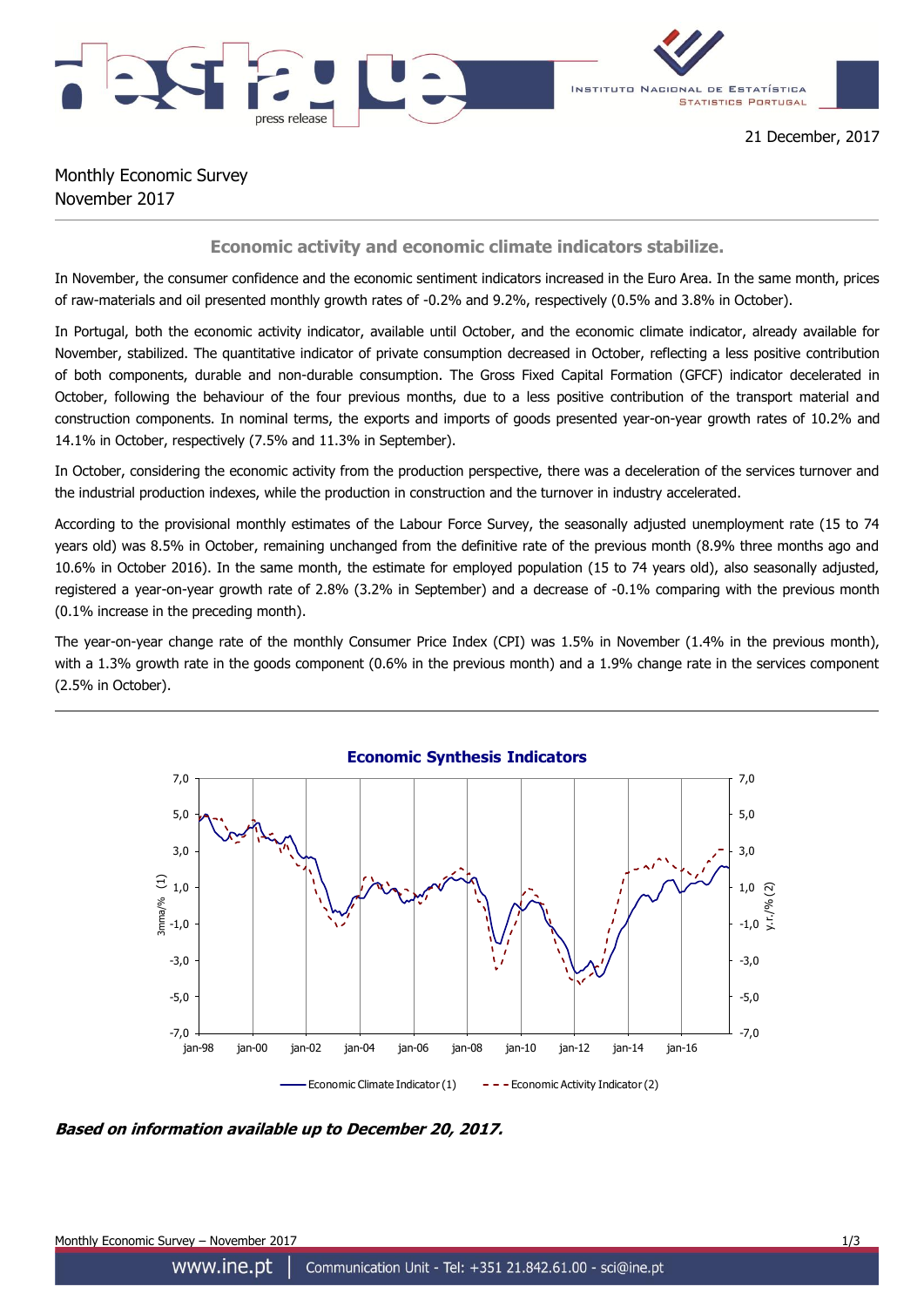



|                                                                                                                                                                                                                                                                                       | <b>Unit</b>        |                        |              |                |              |                |        |                           | <b>Quarter</b> |         |           |        |              | <b>Month</b> |             |        |        |            |            |        |            |      |      |                 |      |      |         |
|---------------------------------------------------------------------------------------------------------------------------------------------------------------------------------------------------------------------------------------------------------------------------------------|--------------------|------------------------|--------------|----------------|--------------|----------------|--------|---------------------------|----------------|---------|-----------|--------|--------------|--------------|-------------|--------|--------|------------|------------|--------|------------|------|------|-----------------|------|------|---------|
|                                                                                                                                                                                                                                                                                       |                    | <b>First</b><br>Period |              | <b>Minimum</b> |              | <b>Maximum</b> |        | Year                      |                |         | 2016      |        | 2017         |              | 2016        |        |        |            |            |        | 2017       |      |      |                 |      |      |         |
|                                                                                                                                                                                                                                                                                       |                    |                        | <b>Value</b> | Date           | <b>Value</b> |                |        | Date   2014   2015   2016 |                |         | $III$ $N$ | T.     | $\mathbf{u}$ | $\mathbf{m}$ | Nov Dec Jan |        |        | <b>Feb</b> | <b>Mar</b> | Apr    | <b>May</b> | Jun  |      | Jul   Aug   Sep |      |      | Oct Nov |
|                                                                                                                                                                                                                                                                                       |                    |                        |              |                |              |                |        |                           |                |         |           |        |              |              |             |        |        |            |            |        |            |      |      |                 |      |      |         |
| <b>National Accounts (a)</b>                                                                                                                                                                                                                                                          |                    |                        |              |                |              |                |        |                           |                |         |           |        |              |              |             |        |        |            |            |        |            |      |      |                 |      |      |         |
| <b>GDP</b>                                                                                                                                                                                                                                                                            | s.a/y.r./%         | 1996.I                 | $-4.5$       | 2012.IV        | 5.0          | 1998.II        | 0.9    | 1.8                       | 1.5            | 1.8     | 2.2       | 2.8    | 3.0          | 2.5          |             |        |        |            |            |        |            |      |      |                 |      |      |         |
| Private Consumption                                                                                                                                                                                                                                                                   | s.a/y.r./%         | 1996.I                 | $-6.2$       | 2011.IV        | 6.5          | 1999.I         | 2.3    | 2.3                       | 2.1            | 2.0     | 2.9       | 2.3    | 1.9          | 2.5          |             |        |        |            |            |        |            |      |      |                 |      |      |         |
| <b>Public Consumption</b>                                                                                                                                                                                                                                                             | s.a/y.r./%         | 1996.I                 | $-3.9$       | 2011.III       | 7.2          | 1998.III       | $-0.5$ | 1.3                       | 0.6            | 0.2     | 0.0       | $-0.3$ | $-0.6$       | 0.2          |             |        |        |            |            |        |            |      |      |                 |      |      |         |
| <b>Gross Capital Formation</b>                                                                                                                                                                                                                                                        | s.a/y.r./%         | 1996.I                 | $-26.3$      | 2011.IV        | 16.1         | 1997.I         | 5.1    | 6.4                       | 0.9            | 0.1     | 6.3       | 8.0    | 10.1         | 9.6          |             |        |        |            |            |        |            |      |      |                 |      |      |         |
| Exports of Goods and Services                                                                                                                                                                                                                                                         | s.a/y.r./%         | 1996.I                 | $-18.1$      | 2009.I         | 14.1         | 2006.IV        | 4.3    | 6.1                       | 4.1            | 4.9     | 6.0       | 9.7    | 7.9          | 6.8          |             |        |        |            |            |        |            |      |      |                 |      |      |         |
| Imports of Goods and Services                                                                                                                                                                                                                                                         | s.a/y.r./%         | 1996.I                 | $-14.8$      | 2009.II        | 16.1         | 1998.I         | 7.8    | 8.5                       | 4.1            | 3.7     | 7.3       | 9.1    | 7.1          | 8.1          |             |        |        |            |            |        |            |      |      |                 |      |      |         |
| Contribution of internal demand for GDP change rate                                                                                                                                                                                                                                   | p.p.               | 1996.I                 | $-10.5$      | 2011.IV        | 8.5          | 1998.IV        | 2.2    | 2.8                       | 1.6            | 1.3     | 3.0       | 2.8    | 2.8          | 3.3          |             |        |        |            |            |        |            |      |      |                 |      |      |         |
| Contribution of external demand for GDP change r.                                                                                                                                                                                                                                     | p.p.               | 1996.I                 | $-3.3$       | 1998.IV        | 7.3          | 2011.IV        | $-1.4$ | $-1.1$                    | $-0.1$         | 0.4     | $-0.7$    | 0.0    | 0.2          | $-0.8$       |             |        |        |            |            |        |            |      |      |                 |      |      |         |
| <b>Economic Activity</b>                                                                                                                                                                                                                                                              |                    |                        |              |                |              |                |        |                           |                |         |           |        |              |              |             |        |        |            |            |        |            |      |      |                 |      |      |         |
| Economic activity indicator                                                                                                                                                                                                                                                           | y.r./%             | Jan-96                 | $-4.4$       | Apr-12         | 5.1          | Mar-98         | 2.0    | 2.3                       | 1.8            | 1.6     | 2.0       | 2.5    | 3.0          | 3.1          | 2.1         | 2.3    | 2.5    | 2.4        | 2.7        | 2.8    | 3.1        | 3.1  | 3.1  | 3.1             | 3.1  | 3.1  |         |
| Manufacturing industry production index                                                                                                                                                                                                                                               | $s.a./y.r./3-mma$  | Mar-96                 | $-16.5$      | Feb-09         | 7.4          | $May-01$       | 1.4    | 2.1                       | 2.3            | 1.7     | 1.6       | 3.6    | 2.4          | 7.1          | 0.7         | 1.6    | 4.0    | 3.1        | 3.6        | 1.3    | 3.1        | 2.4  | 5.7  | 7.2             | 7.1  | 5.8  |         |
| Construction production index                                                                                                                                                                                                                                                         | $s.a./y.r./3-mma$  | Mar-01                 | $-18.8$      | $Mar-13$       | 7.9          | $Dec-01$       | $-9.6$ | $-3.1$                    | $-3.9$         | -4.2    | $-1.4$    | 2.5    | 1.0          | 2.5          | $-2.8$      | -1.4   | 0.5    | 2.1        | 2.5        | 1.3    | 0.7        | 1.0  | 1.6  | 2.3             | 2.5  | 2.6  |         |
| Total turnover index (b)                                                                                                                                                                                                                                                              | $y.r./3$ -mma      | Mar-01                 | $-17.0$      | Jun-09         | 18.3         | Oct-05         | $-2.1$ | $-0.9$                    | 1.1            | 0.8     | 4.7       | 8.2    | 7.0          | 6.1          | 3.4         | 4.7    | 7.9    | 6.6        | 8.2        | 6.2    | 8.3        | 7.0  | 7.6  | 6.5             | 6.1  | 6.6  |         |
| Services turnover index                                                                                                                                                                                                                                                               | $y.r./3$ -mma      | Mar-01                 | $-16.3$      | Jun-09         | 9.0          | Aug-01         | $-2.1$ | $-1.1$                    | 1.8            | 1.4     | 5.4       | 6.6    | 7.0          | 5.6          | 4.2         | 5.4    | 7.4    | 5.8        | 6.6        | 5.7    | 7.7        | 7.0  | 7.3  | 6.2             | 5.6  | 5.5  |         |
| Economic climate indicator                                                                                                                                                                                                                                                            | $3$ -mma           | Mar-89                 | $-3.9$       | $Dec-12$       | 5.3          | Mar-89         | 0.2    | 1.0                       | 1.2            | 1.4     | 1.2       | 1.6    | 2.1          | 2.1          | 1.2         | 1.2    | 1.2    | 1.4        | 1.6        | 1.8    | 2.0        | 2.1  | 2.2  | 2.1             | 2.1  | 2.1  | -2.1    |
| <b>Private Consumption</b>                                                                                                                                                                                                                                                            |                    |                        |              |                |              |                |        |                           |                |         |           |        |              |              |             |        |        |            |            |        |            |      |      |                 |      |      |         |
| Qualitative consumption indicator                                                                                                                                                                                                                                                     | $3$ -mma/%         | Mar-89                 | $-3.9$       | $Dec-12$       | 5.6          | Apr-99         | 1.1    | 2.0                       | 2.1            | 2.2     | 2.1       | 2.2    | 2.5          | 2.5          | 2.2         | 2.1    | 2.1    | 2.1        | 2.2        | 2.3    | 2.3        | 2.5  | 2.6  | 2.6             | 2.5  | 2.4  | 2.4     |
| Quantitative consumption indicator                                                                                                                                                                                                                                                    | s.a/y.r./3-mma/%   | Mar-96                 | $-6.0$       | $Dec-11$       | 6.3          | Feb-99         | 3.0    | 2.5                       | 2.6            | 2.4     | 3.7       | 3.1    | 3.2          | 3.4          | 3.0         | 3.7    | 3.8    | 3.8        | 3.1        | 3.1    | 3.1        | 3.2  | 3.4  | 3.1             | 3.4  | 2.9  |         |
| - Non-durable goods and services                                                                                                                                                                                                                                                      | $s.a/y.r./3-mma/%$ | Mar-96                 | $-4.3$       | Jun-12         | 5.5          | Feb-00         | 1.8    | $1.5\,$                   | 1.7            | 1.9     | 2.7       | 2.6    | 3.1          | 2.8          | 2.5         | 2.7    | 2.8    | 2.7        | 2.6        | 2.8    | 3.0        | 3.1  | 3.0  | 2.8             | 2.8  | 2.7  |         |
| - Durable goods                                                                                                                                                                                                                                                                       | s.a/y.r./3-mma/%   | Mar-96                 | $-29.3$      | $Jan-12$       | 21.2         | Mav-14         | 18.7   | 14.8                      | 11.7           | 8.2     | 14.2      | 7.3    | 4.8          | 8.2          | 7.9         | 14.2   | 13.8   | 14.6       | 7.3        | 5.8    | 4.5        | 4.8  | 7.0  | 6.4             | 8.2  | 4.4  |         |
| Consumer confidence indicator                                                                                                                                                                                                                                                         | balance/3-mma      | Nov-97                 | $-53.3$      | $Dec-12$       | 2.5          | Jul-17         |        | $-20.2 -12.3$             | $-11.1$        | $-12.4$ | -8.2      | $-3.4$ | 1.7          | 1.5          | $-10.5$     | $-8.2$ | $-6.2$ | -4.4       | $-3.4$     | $-1.8$ | 0.1        | 1.7  | 2.5  | 2.3             | 1.5  | 2.1  | 2.3     |
| <b>Investment</b>                                                                                                                                                                                                                                                                     |                    |                        |              |                |              |                |        |                           |                |         |           |        |              |              |             |        |        |            |            |        |            |      |      |                 |      |      |         |
| <b>GFCF</b> indicator                                                                                                                                                                                                                                                                 | s.a/y.r./3-mma/%   | Mar-96                 | $-22.2$      | Jun-12         | 18.7         | Apr-97         | 2.3    | 6.9                       | 2.8            | 4.0     | 8.7       | 11.7   | 13.9         | 9.4          | 4.7         | 8.7    | 10.8   | 11.4       | 11.7       | 12.7   | 14.8       | 13.9 | 11.3 | 10.2            | 9.4  | 9.2  |         |
| - Construction                                                                                                                                                                                                                                                                        | $s.a/y.r./3-mma/%$ | Mar-96                 | $-23.8$      | Feb-13         | 19.4         | Mar-97         | $-3.6$ | 4.9                       | $-0.3$         | -1.0    | 3.2       | 9.5    | 10.0         | 8.0          | 1.2         | 3.2    | 5.8    | 8.0        | 9.5        | 9.9    | 10.6       | 10.0 | 9.2  | 8.1             | 8.0  | 7.0  |         |
| - Machinery and equipment                                                                                                                                                                                                                                                             | s.a/y.r./3-mma/%   | Mar-96                 | $-20.7$      | $Dec-11$       | 21.0         | Jul-98         | 13.4   | 6.8                       | 7.1            | 14.7    | 16.7      | 16.3   | 14.4         | 10.4         | 13.1        | 16.7   | 19.3   | 17.6       | 16.3       | 13.4   | 14.1       | 14.4 | 12.4 | 12.3            | 10.4 | 14.1 |         |
| - Transport material                                                                                                                                                                                                                                                                  | $s.a/y.r./3-mma/%$ | Mar-96                 | $-55.3$      | Apr-09         | 80.8         | Apr-13         | 11.1   | 21.8                      | 8.4            | 0.9     | 18.0      | 10.7   | 35.6         | 14.3         | -0.5        | 18.0   | 14.5   | 12.9       | 10.7       | 27.3   | 41.7       | 35.6 | 20.4 | 15.3            | 14.3 | 6.0  |         |
| House Price Index                                                                                                                                                                                                                                                                     | y.r./%             | 2010.I                 | $-8.3$       | 2012.II        | 10.4         | $2017.$ III    | 4.2    | 3.1                       | 7.1            | 7.6     | 7.6       | 7.9    | 8.0          | 10.4         |             |        |        |            |            |        |            |      |      |                 |      |      |         |
| House Sales (number)                                                                                                                                                                                                                                                                  | y.r./%             | 2010.I                 | $-32.3$      | 2011.III       | 38.3         | 2015.I         | 5.6    | 27.4                      | 18.5           | 15.8    | 15.1      | 19.4   | 16.1         | 23.0         |             |        |        |            |            |        |            |      |      |                 |      |      |         |
| House Sales (value)                                                                                                                                                                                                                                                                   | y.r./%             | 2010.I                 | $-39.5$      | 2011.III       | 44.1         | 2015.I         | 14.7   | 30.8                      | 18.7           | 17.6    | 15.8      | 25.9   | 23.3         | -34.4        |             |        |        |            |            |        |            |      |      |                 |      |      |         |
| (a) - Quarterly National Accounts - Benchmark year 2011 - Chain linked volume data (reference year = 2011). Seasonally and working-day adjusted data; Annual National Accounts: 2014 and 2015 - definitive data; 2016 - provis<br>(b) - Includes industry, services and retail trade. |                    |                        |              |                |              |                |        |                           |                |         |           |        |              |              |             |        |        |            |            |        |            |      |      |                 |      |      |         |